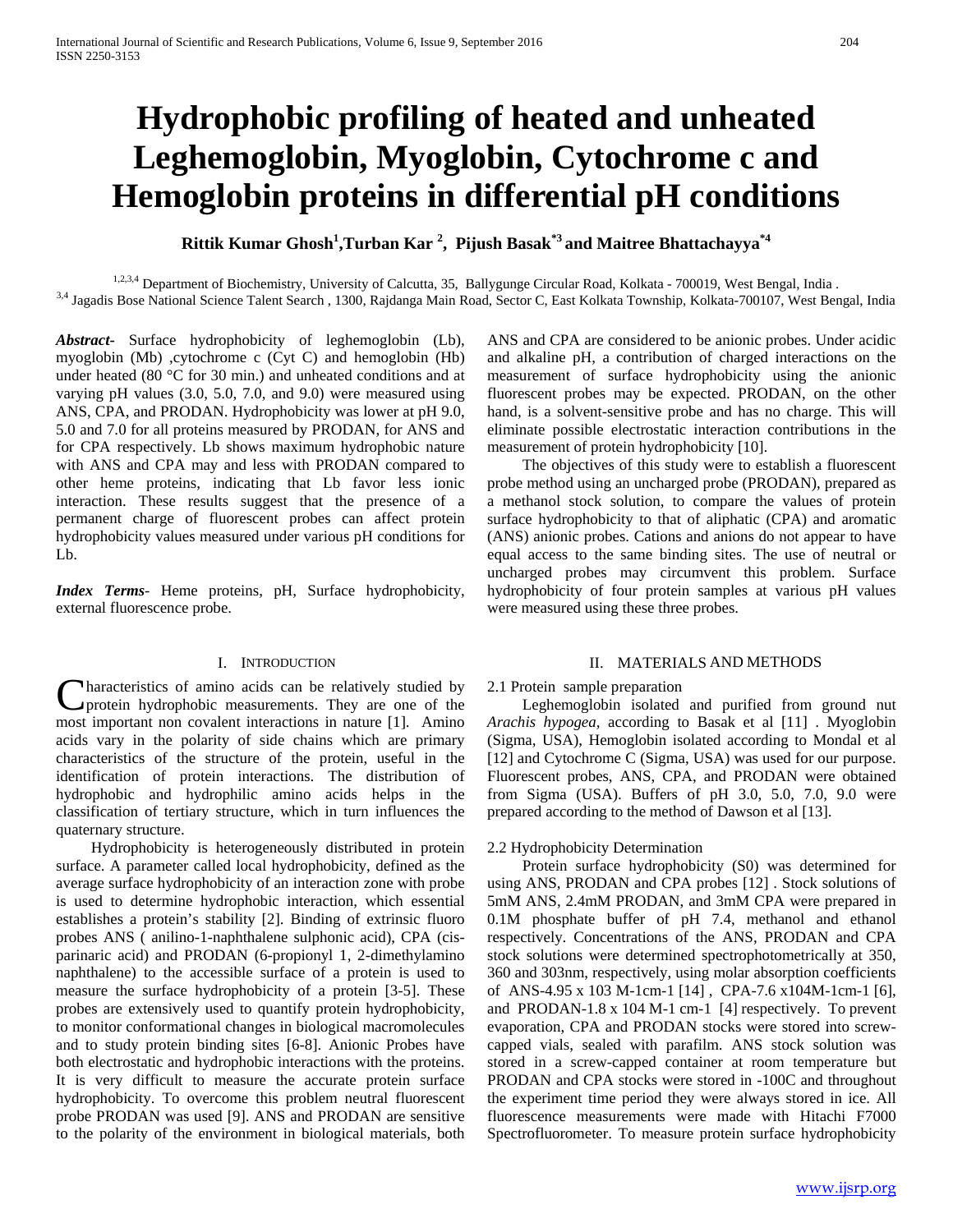using PRODAN, the excitation/emission slits and wavelengths were set at 5 nm/5nm and 365 nm/465 nm, respectively. 3μM protein, was mixed with probes, for a period of 15 min in the dark, Then Relative fluorescence intensity (RFI) of each solution was measured including buffer blank (buffer plus probe) and then from the lowest to the highest protein concentration. RFI values of buffer and protein dilution blanks (no PRODAN) were also measured. To obtain net RFI, the RFI of each protein dilution blank was subtracted from that of corresponding protein solution with PRODAN. To measure hydrophobicity using ANS excitation/emission slits and wavelengths were set at 5 nm/5 nm and 390 nm/470 nm, respectively and for CPA excitation/emission slits and wavelengths were set at 5 nm/5 nm and 325 nm/420 nm, respectively. The initial slope (S0) of the net RFI versus protein concentration plot was calculated with Microsoft Excel for Windows7 is used as an index of the protein surface hydrophobicity.

## III. RESULTS AND DISCUSSION

 The surface hydrophobicity values determined for four native and heated proteins and was assessed using uncharged [PRODAN] versus anionic aliphatic (CPA) and aromatic (ANS) probes. Surface hydrophobicities of Lb ,Mb, Cyt C and Hb under heated (80 °C for 30 min) and unheated conditions and at varying pH values (3.0, 5.0, 7.0, and 9.0) were measured using ANS, CPA, and PRODAN.

 For all heme proteins the lowest hydrophobicity value using the ANS method was observed at pH 5.0 (see Fig 1). At pH5 the trend is Hb>Lb>Mb>Cyt C for unheated sample and for the heated sample the observed value is different, here  $S_0$  of Lb, Cyt C, Mb are almost same and greater than Hb. At  $pH7,$ the S<sub>0</sub> of Lb>Cyt C>Hb>Mb for unheated sample and for heated sample the trend is slightly different, here the trend is Lb>Cyt C>Mb>Hb. At pH9, the hydrophobicity of four different proteins is in the order of Lb>Mb>Cyt C>Hb for heated sample and Lb>Cyt C>Mb>Hb for unheated sample.



**Figure 1: Hydrophobicity measurements of heated and**  unheated samples of Lb, Cyt C, Hb and Mb using  $ANSS<sub>0</sub>$ **denotes protein hydrophobicity values.**

 At pH3 in presence of CPA, the hydrophobicity order is Lb>Mb>Hb>CytC for unheated sample and Lb>Mb>Hb>Cyt C for heated sample ( see Fig 2 ). At pH5, the trend is Lb>Mb>Hb>Cyt C for unheated sample and Mb>Lb>Hb>Cyt C for the heated sample. At pH9, the hydrophobicity of 4 different proteins is in the order of Lb>Mb>Hb>Cyt C for heated sample and Lb>Cyt C>Mb>Hb for unheated sample. For all four proteins the lowest hydrophobicity value using the CPA method was observed at pH 7.0 At pH7, the hydrophobicity of Hb>Mb>Cyt C>Lb for unheated sample and for heated sample the trend is slightly different, here the trend is Mb>Lb>Hb>Cyt C.



**Figure 2: Hydrophobicity measurements of heated and**  unheated samples of Lb, Cyt C, Hb and Mb using  $CPA$ . S<sub>0</sub> **denotes protein hydrophobicity values.**

 At pH3, the hydrophobicity of Mb>Lb>Cyt C>Hb for unheated sample and for heated sample the order is Hb>Lb>Mb>Cyt C in presence of PRODAN (see Fig 3). At pH5, the trend is Cyt C>Hb>Mb>Lbfor unheated sample and for the heated sample the trend is Cyt C>Mb>Hb>Lb. At pH7, the hydrophobicity of Hb>Cyt C>Mb>Lb for unheated sample and for heated sample the trend is slightly different, here the trend is Lb>Mb>Hb>Cyt C. For all four proteins the lowest hydrophobicity value using the PRODAN method was noted at pH 9.0. At pH9, the hydrophobicity of proteins are Mb>Lb>Cyt C>Hb for heated sample and Mb>Cyt C>Lb>Hb for unheated sample.



# **Figure 3: Hydrophobicity measurements of heated and unheated samples of Lb, Cyt C, Hb and Mb using PRODAN. S0 denotes protein hydrophobicity values.**

 Fluorescence probes have low quantum yield in aqueous solution. Upon binding of the probes to accessible hydrophobic regions of proteins, the observed fluorescence, increment is used as a measure of protein hydrophobicity. The influence of fluorescent probe on the surface hydrophobicity values for all heme proteins the lowest hydrophobicity value using the ANS method was observed at pH 5.0.There were no significant differences in the intensity obtained from unheated and heated heme proteins. The index of ANS binding to heme proteins at pH 5.0 suggests that utilization of hydrophobic domains formed after denaturation of heme proteins is low compared to other pH induced states indicating significant or high level of utilization of hydrophobic domains formed at pH 3.0, 5.0 and 9.0.